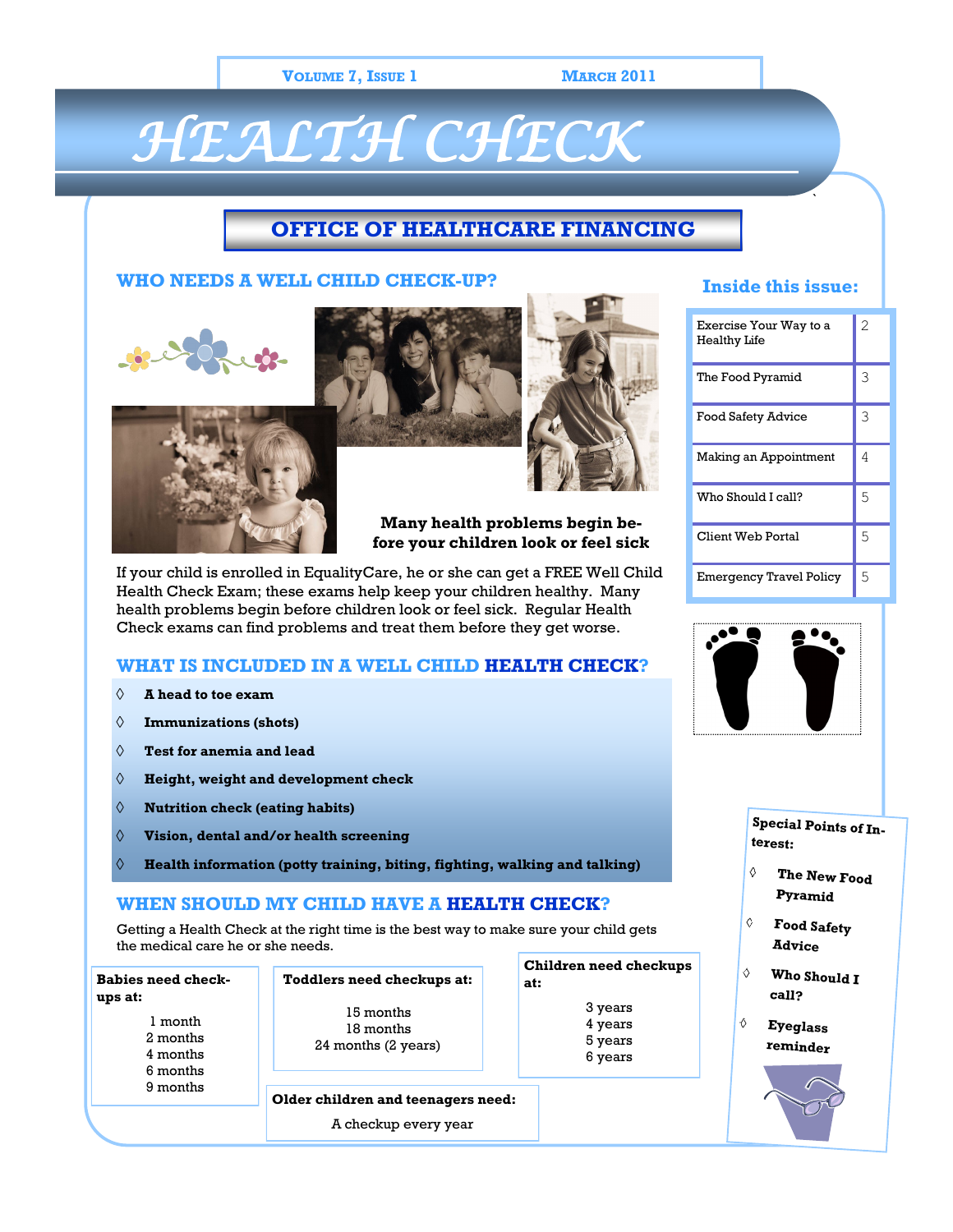#### **Page 2**

## **EXERCISE YOUR WAY TO A HEALTHY LIFE**

#### **By Linda Mangus, APS Healthcare**

Exercise is an overwhelming idea to most. Getting started can be the biggest barrier for everyone.

Exercise offers rewards that help in several areas of our lives.

**Physical Fitness**: You will have more energy and be able to enjoy more recreation in your life. You will also keep your strength and independence as you age.

**Mental Fitness**: You'll be able to manage stress better, be less tense, think more clearly and even sleep better.

**Long Term Health**: Your risk of some diseases may go down. This includes heart disease, osteoporosis, some cancers, high blood pressure, and diabetes.

#### Ask yourself--Will I lose weight? The answer is **YES**!

\*Being active burns calories-you burn nearly twice as many calories walking slowly than sitting.

\*Muscle burns more calories than fat-the more muscle you build up from activity the more calories you burn. If you add more muscle you'll use more calories even when you're inactive.

\*Being active helps you retain more muscle as you age. More muscle means it'll be easier to control your weight.

#### Getting started with easy steps:

\*30 minutes a day of movement will help with getting you started to a healthier lifestyle. Five minutes a day is an easy way to start and then slowly build up to 30 minutes.

\*Park at the end of the parking lot when shopping.

\*Use stairs whenever you can.

\*Walk around the block.

\*Jog in place while watching TV.

\*Get down and play with the kids.

\*Walk whenever possible instead of driving.



"Life expectancy would grow by leaps and bounds if green vegetables smelled as good as bacon." Doug Larson



#### **On the Go Snack Mix**

1 bag (3oz) butter flavor 94% fat free microwave popcorn, popped

2 cups of Multigrain Cheerios cereal

1 tsp ground cinnamon

1/2 cup of diced dried fruit and raisin mixture

In large bowl, toss popcorn, cereal and cinnamon. Add fruit and raisin mixture; toss.

Makes about 6 servings. 1 serving—Calories 110; Total fat 1g; Carbohydrate 24g; Dietary Fiber 4g

#### **Microwave Potato Chips**

1 1/3 pounds of Red potatoes, unpeeled and scrubbed

2 tsps of extra virgin olive oil

1/2 tsp salt

Slice potatoes into thin rounds. Toss the slices in a medium bowl with oil and salt to coat evenly.

Coat a large microwave-proof plate with cooking spray. Arrange potatoes in a single layer. Microwave 2-3 minutes uncovered on high. Turn slices over, microwave 2-4 minutes more until they start to crisp and brown around edges. Check frequently. Transfer chips to another plate and allow to cool completely.

Serving size—12-14 chips Calories 141; Fat 2g;Carbohydrates 26g; Fiber 2g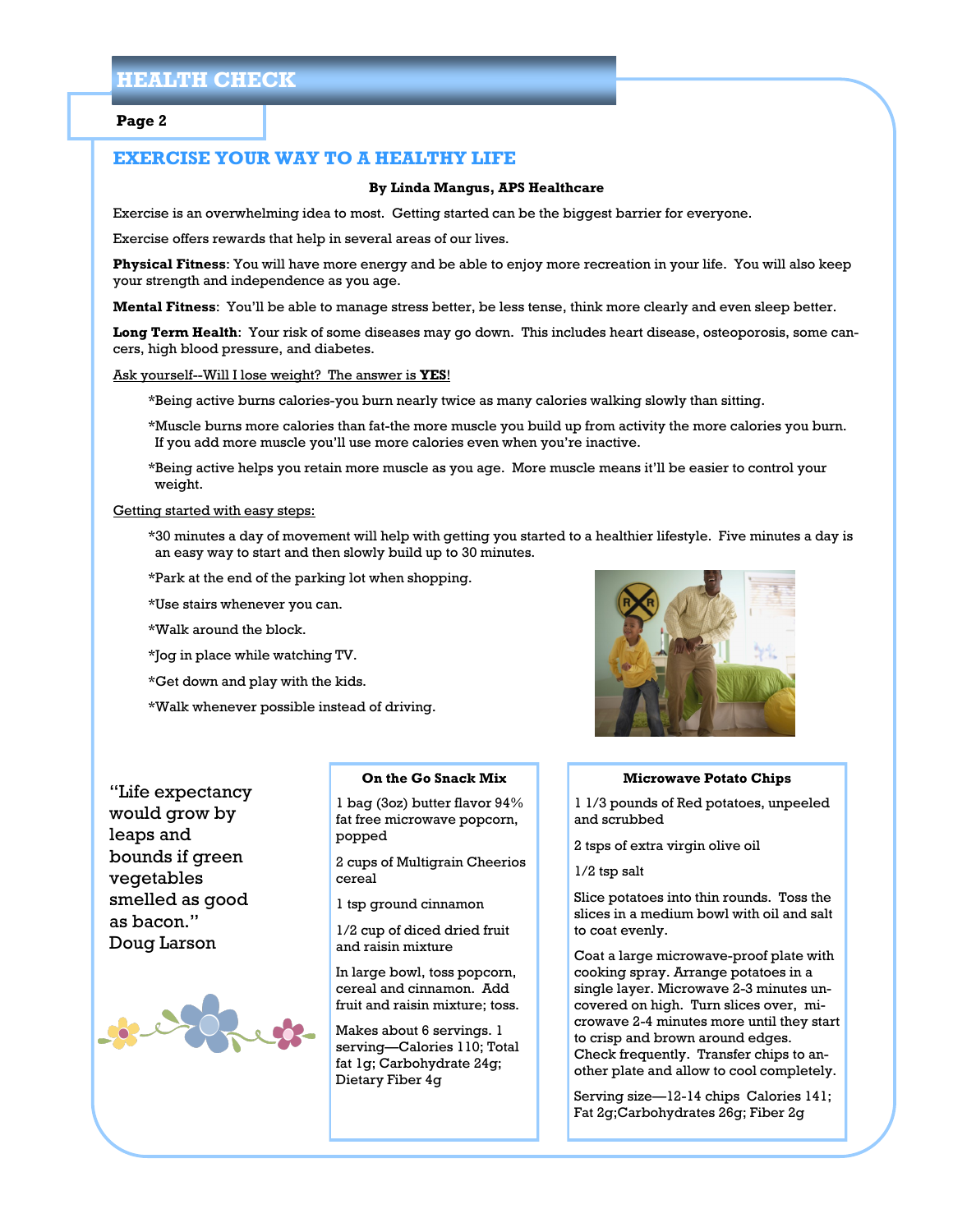## **VOLUME 7, ISSU**

## **THE FOOD PYRAMID**

**Page 3**

The Food Guide Pyramid is one way for people to understand how to eat healthfully. A rainbow of colored, vertical stripes represents the five food groups plus fats and oils. Here's what the colors stand for

> \***orange** — grains \***green** — vegetables \***red** — fruits \***yellow** — fats and oils \***blue** — milk and dairy products \***purple** — meat, beans, fish, and nuts

The U.S. Department of Agriculture (USDA) changed the Pyramid in 2005 because they wanted to do a better job of helping Americans how to be healthy. The agency later released a special version for kids. Notice the hiker climbing up the side? That's a way of showing kids how important it is to [exercise](http://kidshealth.org/kid/stay_healthy/fit/work_it_out.html) and be active every day. In other words, play a lot! The steps are also a way of saying that you can make changes little by little to be healthier. One step at a time, get it?

**Eat a variety of foods.** A balanced diet is one that includes all the food groups. In other words, have foods from **every color, every day**.

**Eat less of some foods, and more of others.** You can see that the bands for meat and protein (purple) and oils (yellow) are skinnier than the others. That's because you need less of those kinds of foods than you do of fruits, vegetables, grains, and dairy foods.

**Make it personal.** Through the USDA's MyPyramid website, people can get personalized recommendations about the mix of foods they need to eat and how much they should be eating. The USDA website is **http://www.mypyramid.gov/tips\_resources/printmaterials.html.**

## **FOOD SAFETY ADVICE**

Food safety is a problem globally, but it can also be a problem in our own homes. Here are some tips that will assure you that your food is safe for all in your home.

- $\Diamond$ **Clean: Wash Hands and Surfaces Often -** Bacteria can be spread throughout the kitchen and get onto hands, cutting boards, utensils, countertops and foods. Keep books, backpacks, or shopping bags off the kitchen counter or table where food is prepared.
- ♦ **Separate: Don't Contaminate -** Cross-contamination is how bacteria can be spread. When handling raw meat, poultry, seafood, and eggs, keep these foods and their juices away from ready-to-eat foods. Always start with a clean surface—wash hands with warm water and soap. Wash cutting boards, dishes countertops, and utensils with hot soapy water.
- $\Diamond$ **Cook: Cook to Proper Temperature -** Food is safely cooked when it reaches a high enough internal temperature to kill the harmful bacteria that cause foodborne illness. Use a food thermometer to measure internal temperature with cooked foods. Make sure there are no cold spots when using a microwave oven. Bacteria can survive in these areas and cause food illnesses.
- $\Diamond$ **Chill: Refrigerate Quickly -** Refrigerate foods quickly because cold temperatures slow the growth of harmful bacteria. Do not overstuff your refrigerator. Cold air needs to circulate to help keep food safe. Keep the refrigerator at a constant temperature of 40 degrees or below. This is the most effective way to reduce the risk of foodborne illness. The freezer temperature should be 0 degrees or below. Use or discard food on a regular basis.
- $\Diamond$ **Keeping Cold Lunches Cold -** To keep lunches cold away from home, include small frozen gel packs or frozen juice boxes. If there is a refrigerator available, store your lunch there. Insulated soft sided lunch boxes or bags are best for keeping food cold, but metal or plastic lunch boxes and paper bags can also be used. Items that do not require refrigeration include whole fruits and vegetables, hard cheese, unopened canned meat and fish, chips, bread, crackers, peanut butter, jelly, mustard and pickles.
- $\Diamond$ **Keeping Hot Lunches Hot -** Use an insulated container to keep food like soup, chili, and stew hot. Fill the container with boiling water, let stand for a few minutes, empty and then put in the piping hot food.

**Source http://www.mypyramid.gov/tips\_resources/printmaterials.html.**

**Eating well is an important part of maintaining good health, and can help you feel your best.**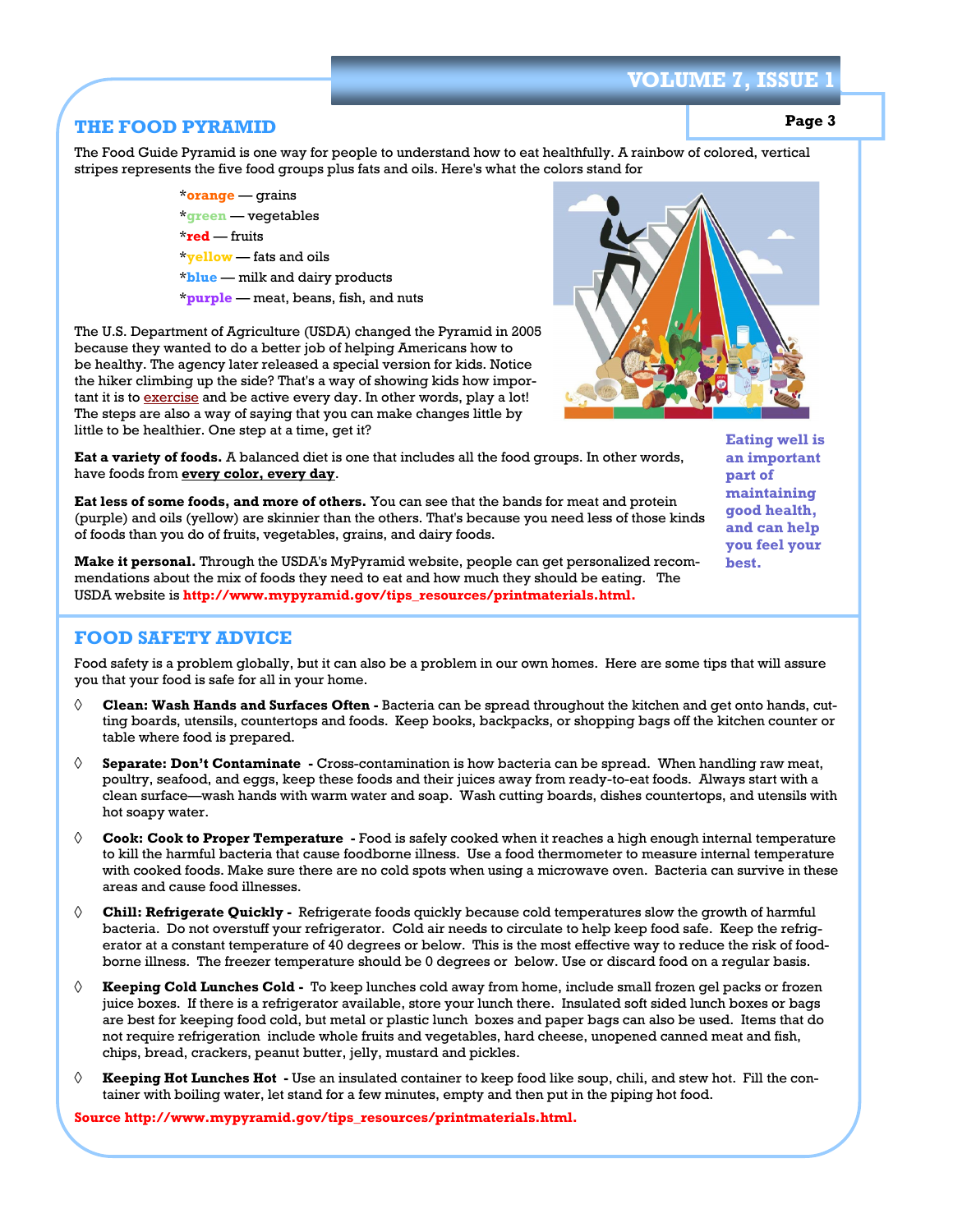## **HEALTH CHECK**

#### **Page 4**

## **WHERE SHOULD I TAKE MY CHILD FOR CHECK-UPS?**

Your doctor, a clinic, health center, or local health department can provide Well Child Health Checks. It is best to establish a "medical home", a place that coordinates all your health care needs. Have your "medical home" keep track of your child's history.

For dental exams, make an appointment with a dentist in your area.

## **MAKING AN APPOINTMENT**

- You make an appointment directly with your child's doctor or dentist. It is important to ask if they will ac-♦ cept EqualityCare when making the appointment. If they do not, you will need to find another doctor or dentist.
- $\Diamond$ It is important for you to keep your child's appointment. The doctor and dentist reserve time especially for your child. If you cannot keep your child's appointment, call and tell them as soon as possible.
- When you go for your child's appointment, take your child's EqualityCare card and immunization record. ♦

## **WHEN SHOULD I TAKE MY CHILD TO THE EMERGENCY ROOM?**

Emergency rooms are for emergencies and life-threatening situations, and should not be used for any other purpose. Emergency room care is expensive. Do not go the emergency room for care that should take place in a health provider's office, such as sore throats, colds, flu, earache, minor back pain and tension headaches.

Emergency care is covered 24 hours a day, 7 days a week. An emergency is a serious threat to your child's health. If you believe your child has an emergency, go to the nearest emergency room or call 911. Some examples of emergencies are:

\*Trouble Breathing \*Bleeding that does not stop \*Chest pain \*Vomiting blood \*Severe cuts or burns \*Broken bones \*Loss of consciousness/blackout

**WHO SHOULD I CALL?**

- ♦ If you have any questions on your EqualityCare benefits please contact ACS at (800) 251-1269 or use the Client Web Portal
- $\Diamond$ For Children's Special Health (CSH) eligibility, call your local Public Health Nursing (PHN) office. For information on services and limitations for CSH programs, call (307) 777-7941 or (800) 438-5795.
- For prescription services, call the Pharmacy Help Desk at (877) 209-1264 ♦
- ♦ For travel reimbursement , call (800) 595-0011
- ♦ To apply for assistance in purchasing nutritional food items (i.e. formula, juice, milk, eggs, etc) through the Women, Infants, and Children (WIC) program, contact your local WIC office.
- $\Diamond$ To talk to a health coach or a nurse, contact APS at (800) 545-1710

For children enrolled in Kid Care CHIP:

- ♦ If you have any questions on your Kid Care CHIP health or vision benefits, please contact Blue Cross Blue Shield of Wyoming at (800) 209-9720
- ♦ If you have any questions on your Kid Care CHIP dental benefits, please contact Delta Dental at (800) 732-3379 *Kid Care CHIP is not an EqualityCare Program*







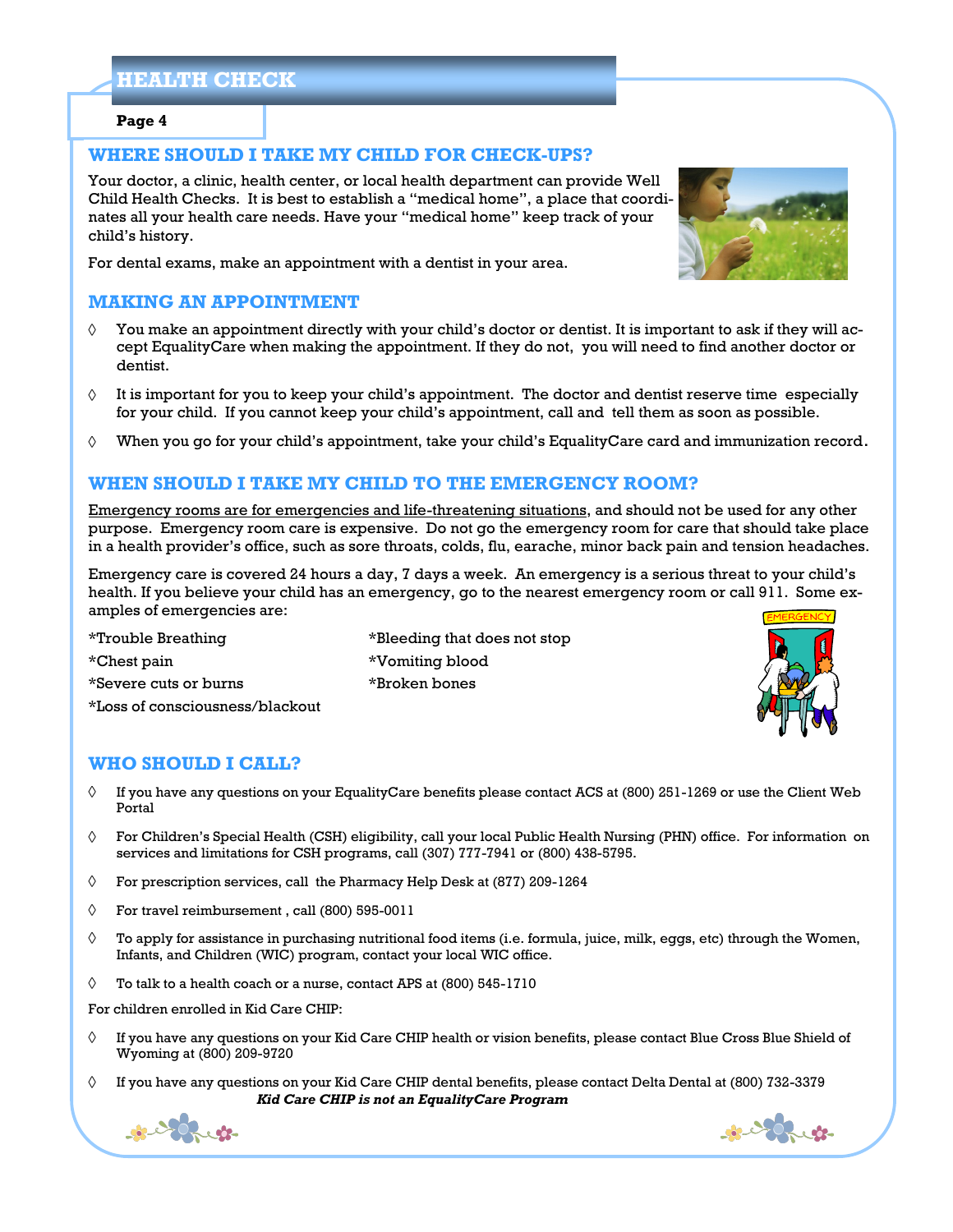## **VOLUME 7, ISS**

## **Page 5**

## **Emergency Travel Policy Reminder**

Transportation call center agents are required to document the appointment dates and times for each travel request. This information will assist in determining if overnight stays should be paid for by EqualityCare.

Emergency Fund requests will be granted for \$100 or more in an emergency situation. Emergency Funds will not be given if the transportation reimbursement is less than \$100.

When a client requests emergency funds and the reimbursement amount is \$100 or more, the transportation call center agents are required to contact the provider to verify the appointment is scheduled. Once this verification has occurred the agents will notify the client's DFS office.

An emergency fund request is limited to one (1) per 30 days per client (not per family). Routine appointments or appointments that are weeks or months in the future are not eligible for emergency funds. Post travel payment is available for these routine or planned appointments.

If an overnight stay is necessary, the original hotel receipt must be mailed with their Travel Authorization Confirmation Packet or Emergency Travel Authorization Confirmation Packet.

All verifications must be the original documents (no copies or faxes) and must include client name, appointment date and time and must be signed by the physician, nurse, receptionist/biller, or office manager. Please keep a copy for your records. The only verification forms that will be accepted by the transportation call center will be the following:

- ♦ The original physician or facility's Super Bill given at the time of check-out
- $\lozenge$ Verification information on doctor or facility letterhead
- $\Diamond$ Verification information on the doctor or facility's tamper resistant Rx pad.

Providers will be contacted to verify attendance at appointments. If an appointment is not attended, notify the transportation call center immediately.

Transportation Call Center — 1-800-595-0011 Monday—Friday 9 am – 5 pm

Travel to a Psychiatric Residential Treatment Facility (PRTF):



- $\Diamond$ Must be for admit, discharge, or family therapy and must have EqualityCare approval.
- $\Diamond$ Travel to therapy visits will only be reimbursed every other month.

## **Client Web Portal (http://wyequalitycare.acs-inc.com)**

Did you know that you can go online 24 hours a day and 7 days a week to:

\*Check your EqualityCare eligibility

- \*Ask EqualityCare questions regarding your benefits or covered services, etc.
- \*Request a replacement EqualityCare client ID card
- \*Make transportation requests when covered by your benefit plan. Some requests will need to continue to be made through the ACS Transportation Call Center.

#### **REMINDER**

As of January 1, 2010, when necessary EqualityCare pays for one (1) pair of glasses per 365 days for children under the age of 21.



**Note:** This website is secure and to gain access you must first register. On the EqualityCare Home page under "Client" there are on-line instructions on how to complete the registration process, From the Client Home page go to "First time to the client secured portal?" and click on "Client Web Registration". You will need either the EqualityCare client ID number or SSN (Social Security Number), date of birth and first and last name.

You do not need to register to:

- \*Find a Wyoming EqualityCare doctor, dentist, hospital or clinic in your area or specific town, city or state.
- \*View the EqualityCare Handbook, Frequently Asked Questions, newsletters and other client materials.
- \*Acquire ACS and EqualityCare contact information